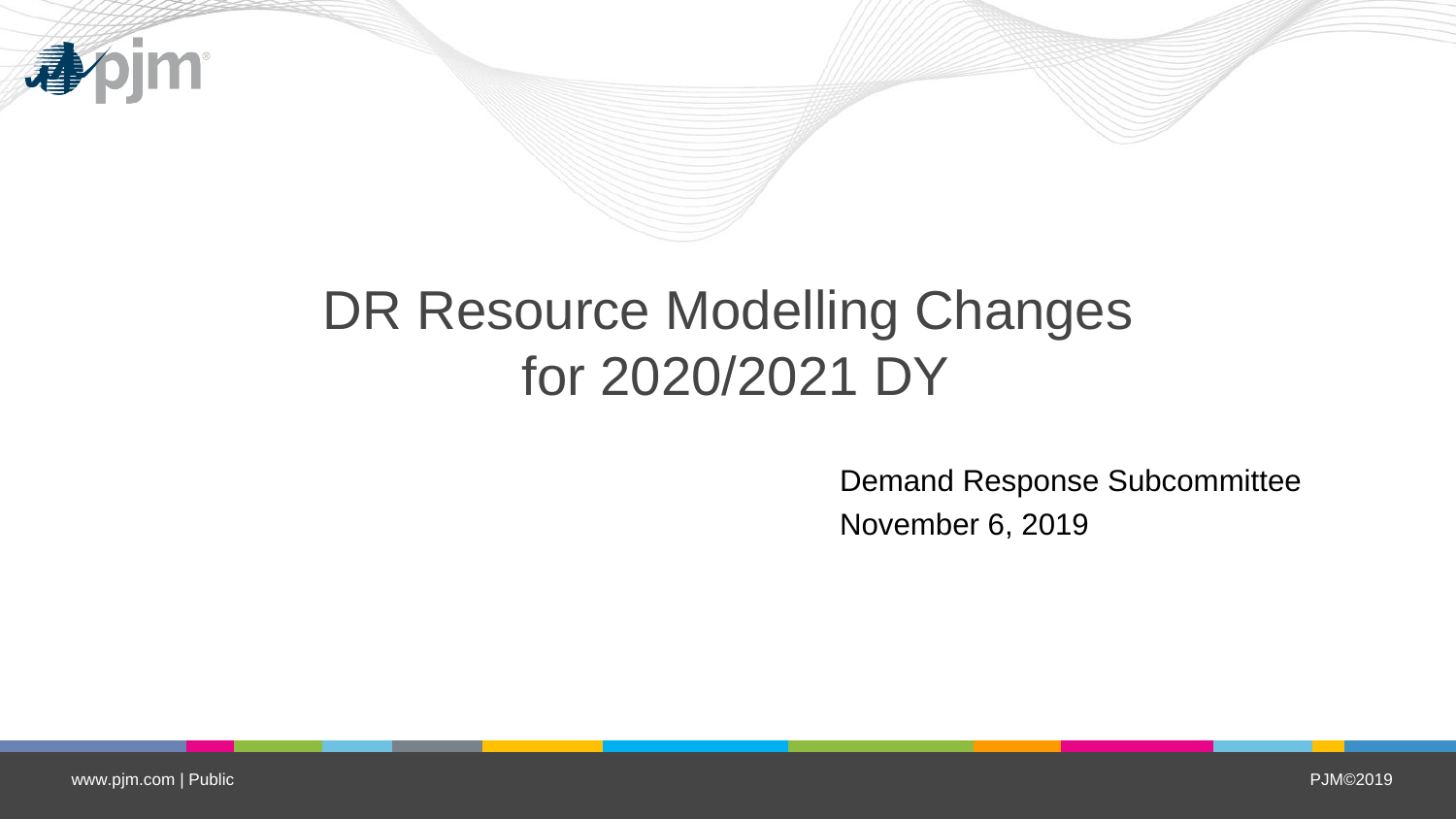

 $\blacktriangleright$ 

## 2020/2021 Capacity Performance Only

| <b>Requirement</b>                                       | odav<br>d DR                                          | (Today)<br><b>Extended</b><br>Summer<br>DR.<br>$(15/16 -$<br>17/18 | (Today)<br><b>Annual DR</b><br>$(16/17 - 17/18)$                    | (CP)<br><b>Base Capacity</b><br>(18/19 & 19/20)<br>Y only) | (CP)<br><b>Capacity</b><br><b>Performance</b><br><b>DR</b><br>(16/17 DY &<br>beyond)   | (CP)<br><b>Summer</b><br><b>Period DR</b><br>(20/21 and<br>beyond) |  |  |  |
|----------------------------------------------------------|-------------------------------------------------------|--------------------------------------------------------------------|---------------------------------------------------------------------|------------------------------------------------------------|----------------------------------------------------------------------------------------|--------------------------------------------------------------------|--|--|--|
| Availability                                             | <b>Non-NERC</b><br>holiday<br>weekday,<br>June - Sept | June - Oct<br>& May                                                | Any day during DY*                                                  | June - Sep                                                 | Any day during<br>DY*                                                                  | June $-$ Oct &<br>May                                              |  |  |  |
| Maximum<br>Number of<br>Interruptions                    | 10<br>interruptions                                   | <b>Unlimited</b>                                                   | nited                                                               | <b>Unlimited</b>                                           | Unlimited                                                                              | Unlimited                                                          |  |  |  |
| Hours of Day<br>Required to<br>Respond<br>(Hours in EPT) | $12:00$ PM $-$<br>8:00 PM                             | 10:00 AM<br>10:00 PM                                               | June - Oct & May:<br>$10 AM - 10 PM$<br>Nov. - April:<br>6 AM- 9 PM | $10:00 AM -$<br>10:00 PM                                   | June $-$ Oct. $\&$<br>May:<br>$10 AM - 10$<br><b>PM</b><br>Nov. - April:<br>6 AM- 9 PM | $10:00 AM -$<br>10:00 PM                                           |  |  |  |
| Maximum<br>Duration of<br>Interruption                   | 6 Hours                                               | 10 Hours                                                           | June $-$ Oct : 12<br><b>hours</b><br>Nov $-$ April: 15<br>hours     | 10 Hour                                                    | June $-$ Oct : 12<br>hours<br>Nov $-$ April: 15<br>hours                               | 12 Hours                                                           |  |  |  |
|                                                          |                                                       |                                                                    |                                                                     |                                                            |                                                                                        |                                                                    |  |  |  |

\*unless on an approved maintenance outage during Oct – Apr.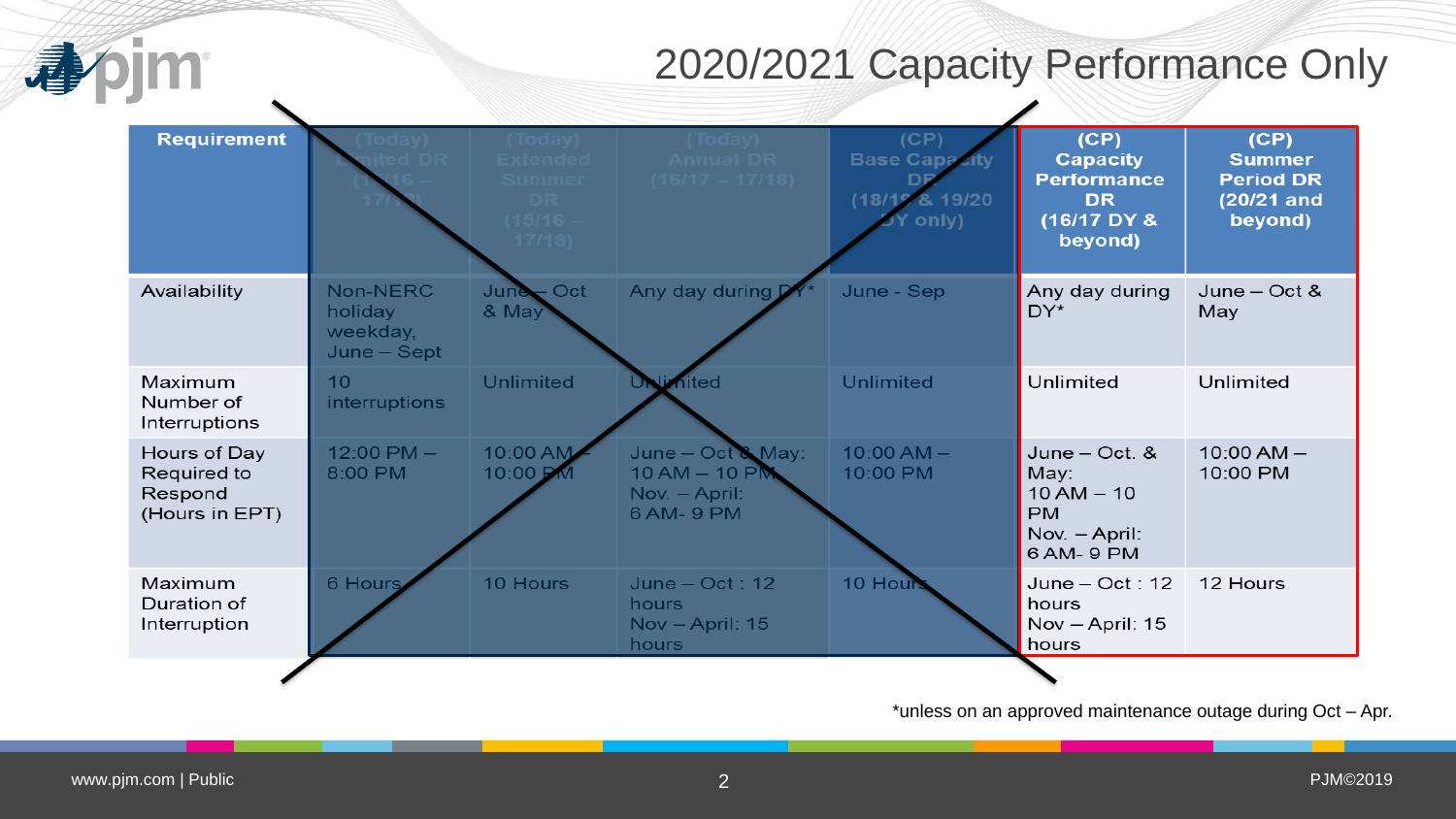

- All registrations will be Capacity Performance with a single RPM Auction Commitment
	- If the CSP has Summer Only commitment (was paired with a Winter resource in an RPM Auction), the Summer RPM commitment will be added to the commitment for Capacity Performance
		- Example: CSP has 15 MW annual Capacity Performace and 5 MW Summer Only commitment

| <b>RPM Resource Commitment</b> | <b>MW</b> |
|--------------------------------|-----------|
| June thru October              | <b>20</b> |
| November thru April            | 15        |
| May                            | 20        |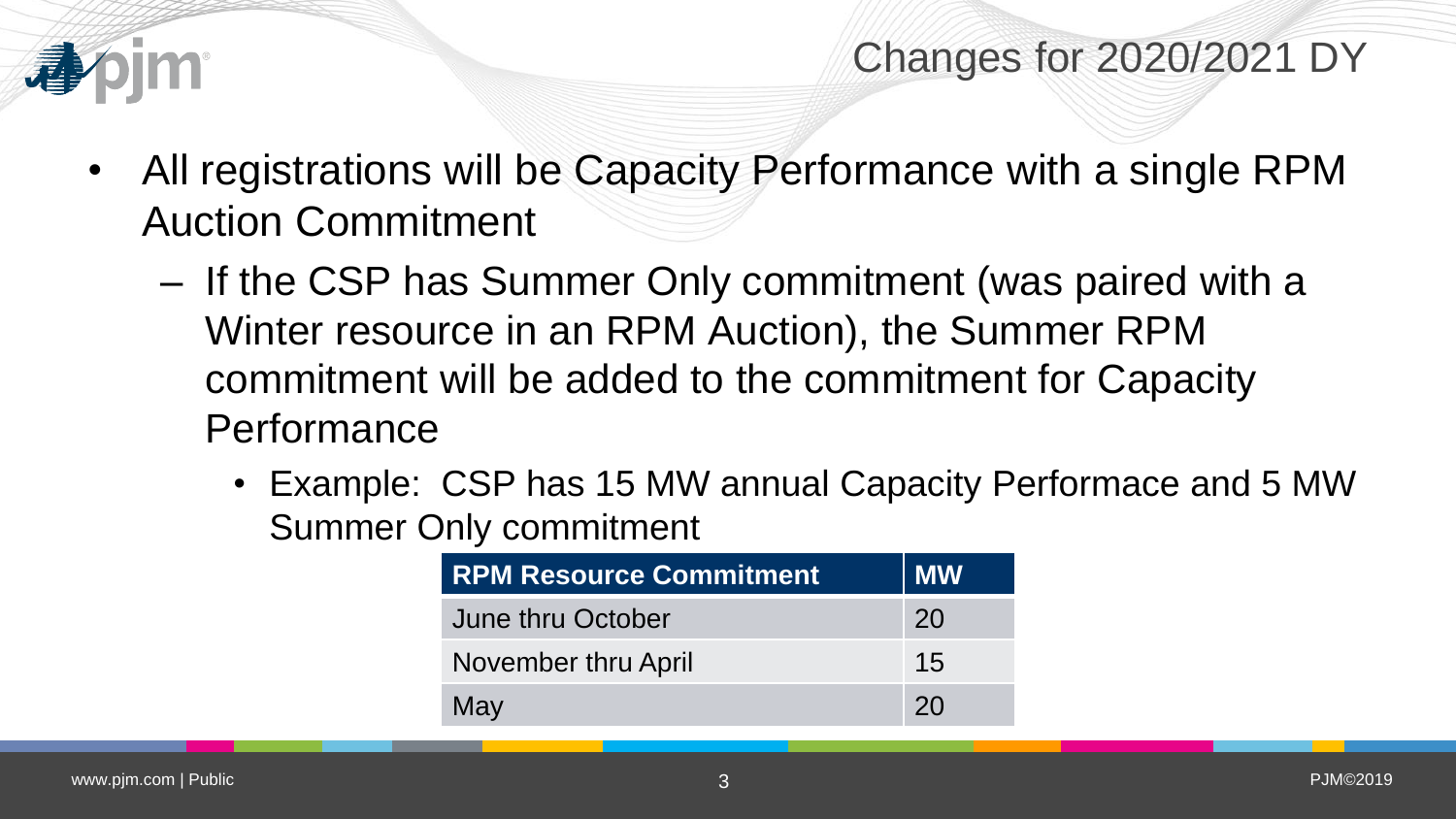

- Registration's Peak Load Contribution (PLC) and Winter Managed Load may be zero, therefore Summer and/or Winter ICAP may be zero
	- $-$  Zero PLC means Summer Nominated ICAP = 0
	- $-$  Zero Winter Managed Load means Winter Nominated ICAP = 0
- WPL no longer mandatory before marking registration "Completed" to accommodate Summer Only registrations
	- Only leave Winter Managed Load blank if you do not want a Winter Nominated ICAP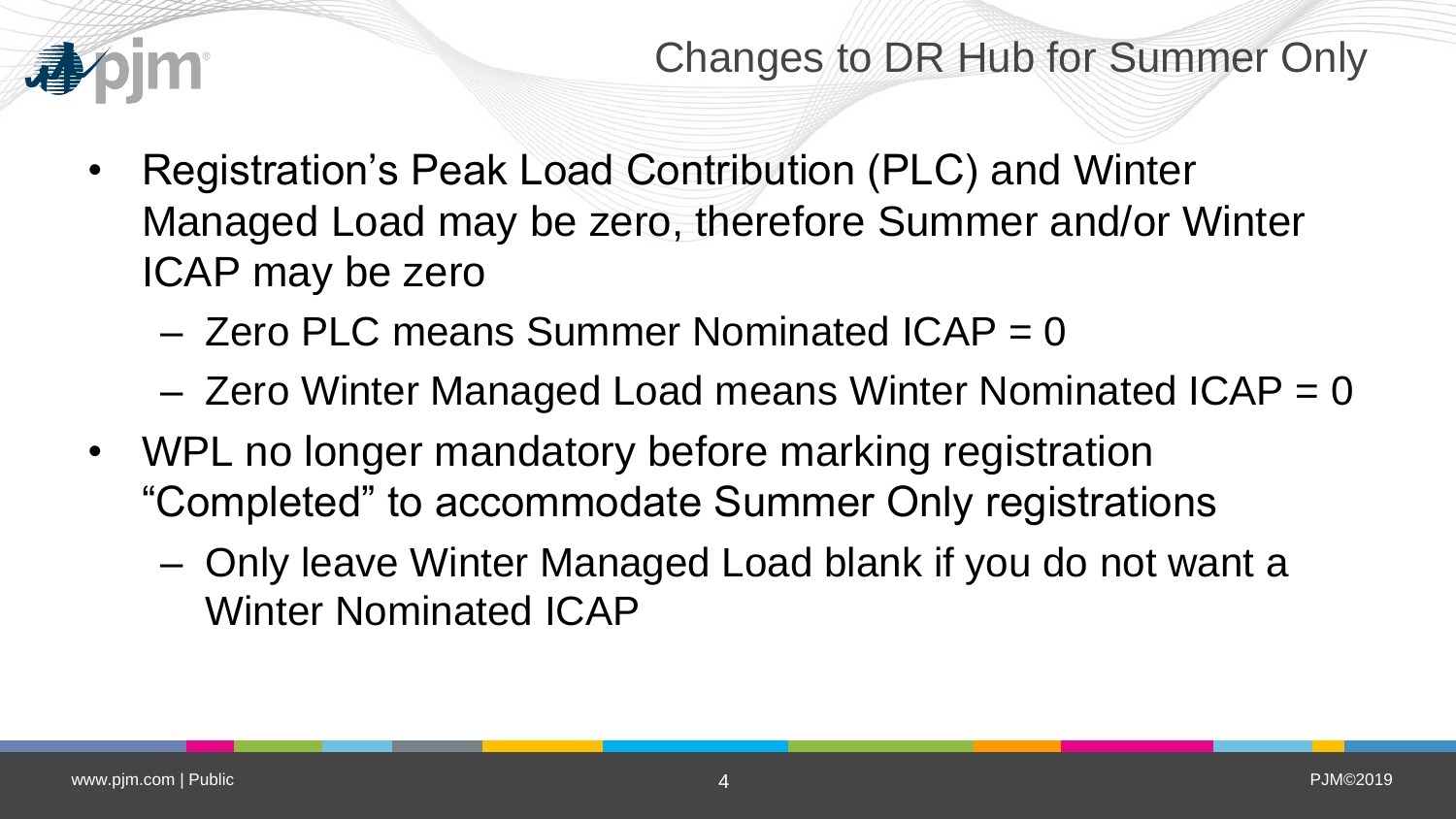## DR Hub Capacity section

| Submit<br>Save<br>Cancel<br>Name *<br>aly LM 2020/2021<br>Reg ID<br>3287732   | Search<br>$\overline{\phantom{a}}$<br>Copy     | PLC may be zero, which<br>means Summer Nominated<br><b>ICAP</b> will be zero |     | Winter Managed Load may be<br>Status<br>zero, which means Winter<br>Hold<br>▼ |                 |                         |                          |  |
|-------------------------------------------------------------------------------|------------------------------------------------|------------------------------------------------------------------------------|-----|-------------------------------------------------------------------------------|-----------------|-------------------------|--------------------------|--|
| Effective Date *<br>06/01/2020                                                |                                                | Termination Date *<br>05/30/2021                                             |     | Nominated ICAP will be zero<br>Allow Mod                                      |                 |                         |                          |  |
| ZONE<br><b>DPL</b><br>EDC<br>(Large)<br>✔<br><b>Test Required</b><br>Capacity | <b>DPL</b><br>Completed                        | Pricing Point<br>DPL_RESID_AGG                                               |     |                                                                               |                 |                         |                          |  |
| Peak Load Contribution (kW)                                                   | 2649.19                                        | Winter Peak Load (kW)                                                        | 600 | Resource Type                                                                 |                 | Pre-Emergency           | ▼                        |  |
| Measurement Method                                                            | Firm Service Level<br>$\overline{\phantom{a}}$ | Winter Managed Load (kW)                                                     |     | Product                                                                       |                 | Capacity Performance DR |                          |  |
| Summer Managed Load (kW)                                                      |                                                | Winter Weather Adj. Factor                                                   |     |                                                                               | RPM DR Resource | Select One              | $\overline{\phantom{a}}$ |  |
| Capacity Loss Factor                                                          | 1.05669                                        | Winter Nominated ICAP (kW)                                                   |     | Lead Time                                                                     |                 | Quick_30                | $\overline{\phantom{a}}$ |  |
| Summer Nominated ICAP (kW)                                                    |                                                |                                                                              |     |                                                                               |                 |                         |                          |  |

apjm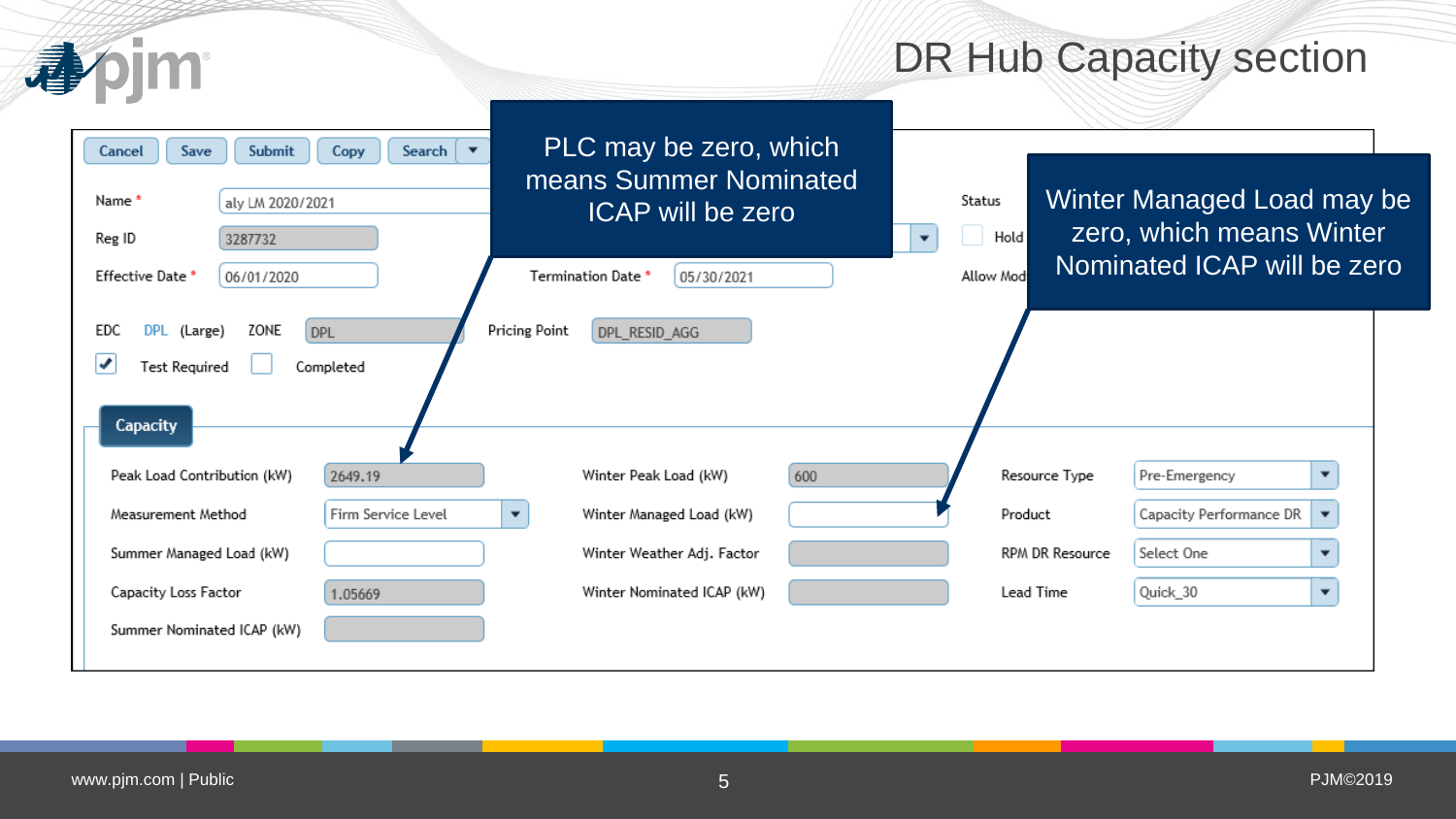

Seasonal Aggregation

- All registrations with same RPM Auction Resource will have all Summer Nominated ICAP and all Winter Nominated ICAP rolled up together and compared to the RPM commitment on the RPM Auction Resource (same as last year)
- If total Sumer Nominated ICAP exceeds total Winter Nominated ICAP, it 's considered as Summer Only if there is a Summer Only commitment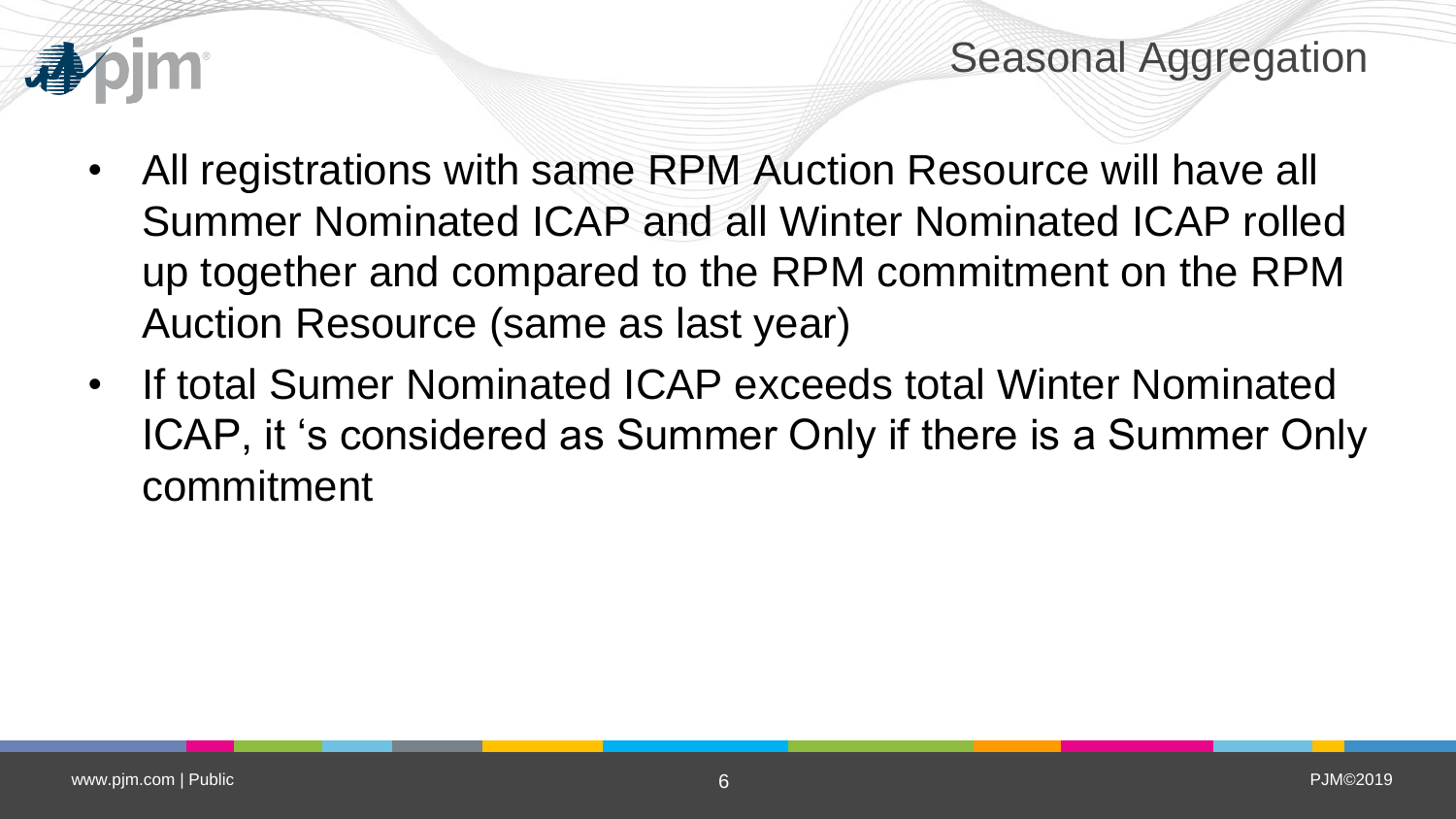



| <b>RPM Resource Commitment</b> | <b>MW</b> |
|--------------------------------|-----------|
| June thru October              | <b>20</b> |
| November thru April            | 15        |
| May                            | 20        |

 $CP$  commitment = 15 Summer Only commitment = 5

| <b>Registration</b> | Summer ICAP (kW)   Winter ICAP (kW) |       |
|---------------------|-------------------------------------|-------|
|                     | 750                                 | 1000  |
|                     | 5250                                |       |
| $\mathbf{z}$        | 14000                               | 14000 |
| Total               | 20000                               | 15000 |

Annual  $CP = lesser of 20000 and 15000 = 15000 = 15 MW$ Summer Only =  $20000$  minus  $15000 = 5000 = 5$  MW